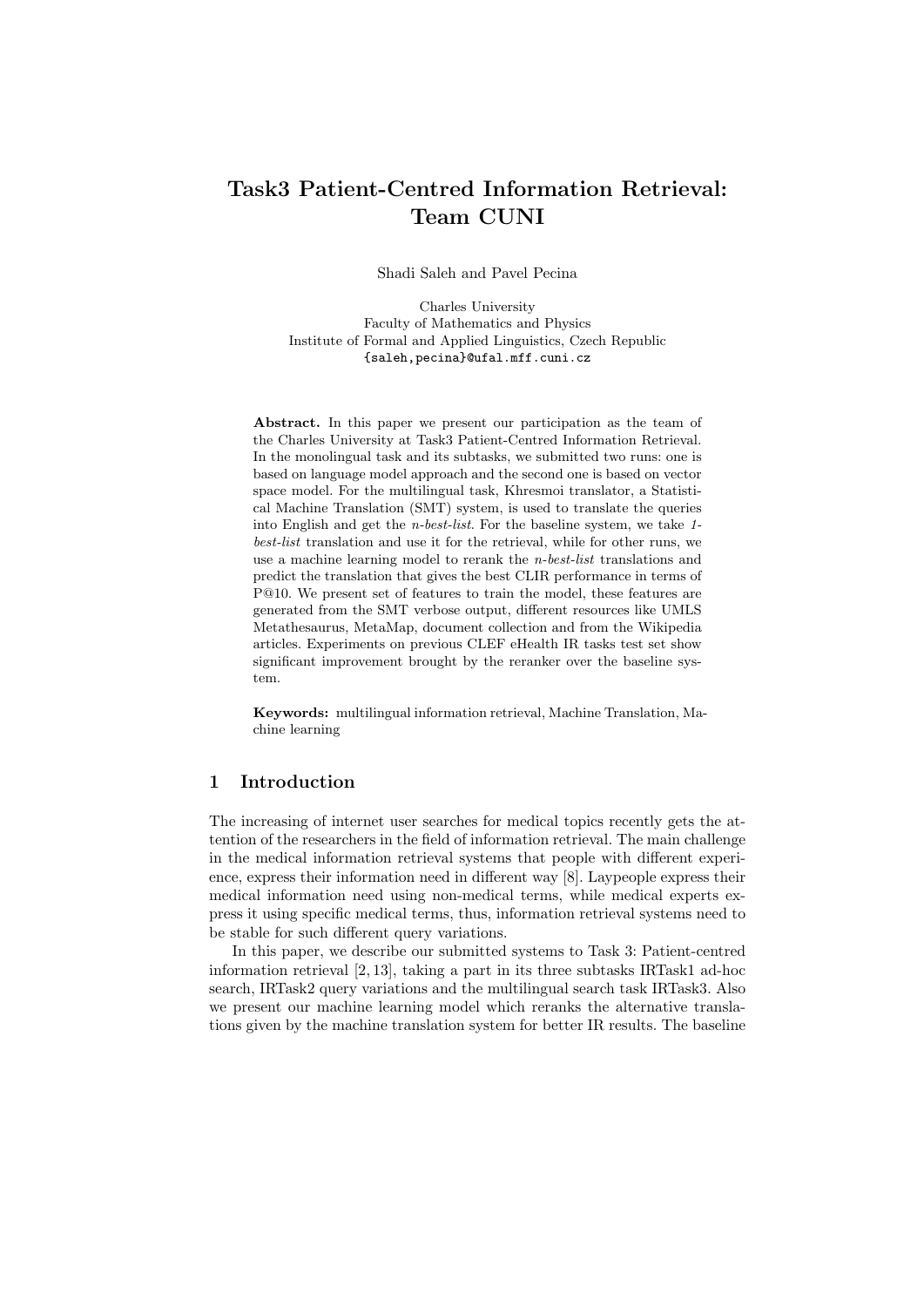system in the multilingual task is to take the 1-best-list translation returned by the statistical machine translation (SMT) system and perform the retrieval as shown in the CLEF eHealth Information Retrieval tasks before. However, researches recently started to investigate looking inside the box of the machine translation system rather than using it as a black box [12, 3] and showed that involving the internal components of the SMT in the retrieval process significantly improved the baseline system.

Nikoulina et al. [4] presented an approach to develop Cross-lingual information retrieval (CLIR) system which is based on reranking the hypotheses given from the SMT system, Saleh and Pecina [11] consider Nikoulina's work as a starting point and expanded it by adding rich set of features for training. They presented approach covered translating queries from Czech, French and German into English and rerank the alternative translations to predict the hypothesis that gives better CLIR performance.

In this paper, we describe our participation at the 2016 CLEF eHealth Information Retrieval Task and its subtasks. This year, *ClueWeb*  $12 B13<sup>1</sup>$  collection is used, and queries are extracted from posts which were published in health web forums ( $askDoes<sup>2</sup>$ ). In IRTask 1, we have to retrieve set of documents for each query separately, while in IRTask 2 each group of queries are treated like an information need and we have to design an information retrieval system that is stable although the information need is represented in different query variations. We focus mainly on IRTask 3, the multilingual search. In this task, we are given parallel queries in: Czech, French, Hungarian, German, Polish and Swedish. We are required to build a retrieval system that uses these queries to conduct the retrieval from the given collection.

# 2 System description

## 2.1 Retrieval model

We use Terrier, an open source information retrieval system [7], with the same index that was provided by the organizers of this task. The main retrieval model which is used in this paper is Terrier's implementation of Bayesian smoothing with Dirichlet prior weighting retrieval model. This retrieval model is based on language modeling approach. Documents are ranked by calculating the product of each term's probability in the query using the language model for that document. Bayesian smoothing has one smoothing parameter  $(\mu)$  that is based on the length of the documents in the collection. To tune the  $\mu$  parameter, we use CLEF 2013–2015 queries that were provided in Czech, French and German. Then, we translate these queries into English and take the 1-best-list to perform the retrieval and evaluate the results considering P@10 (The percent of relevant documents in the highest 10 retrieved documents); for each  $\mu$  between 1 and 5000. Figure 1 shows that  $\mu = 2500$ , which is the default value in Terrier, is a

<sup>1</sup> http://lemurproject.org/clueweb12

 $^2$  https://www.reddit.com/r/AskDocs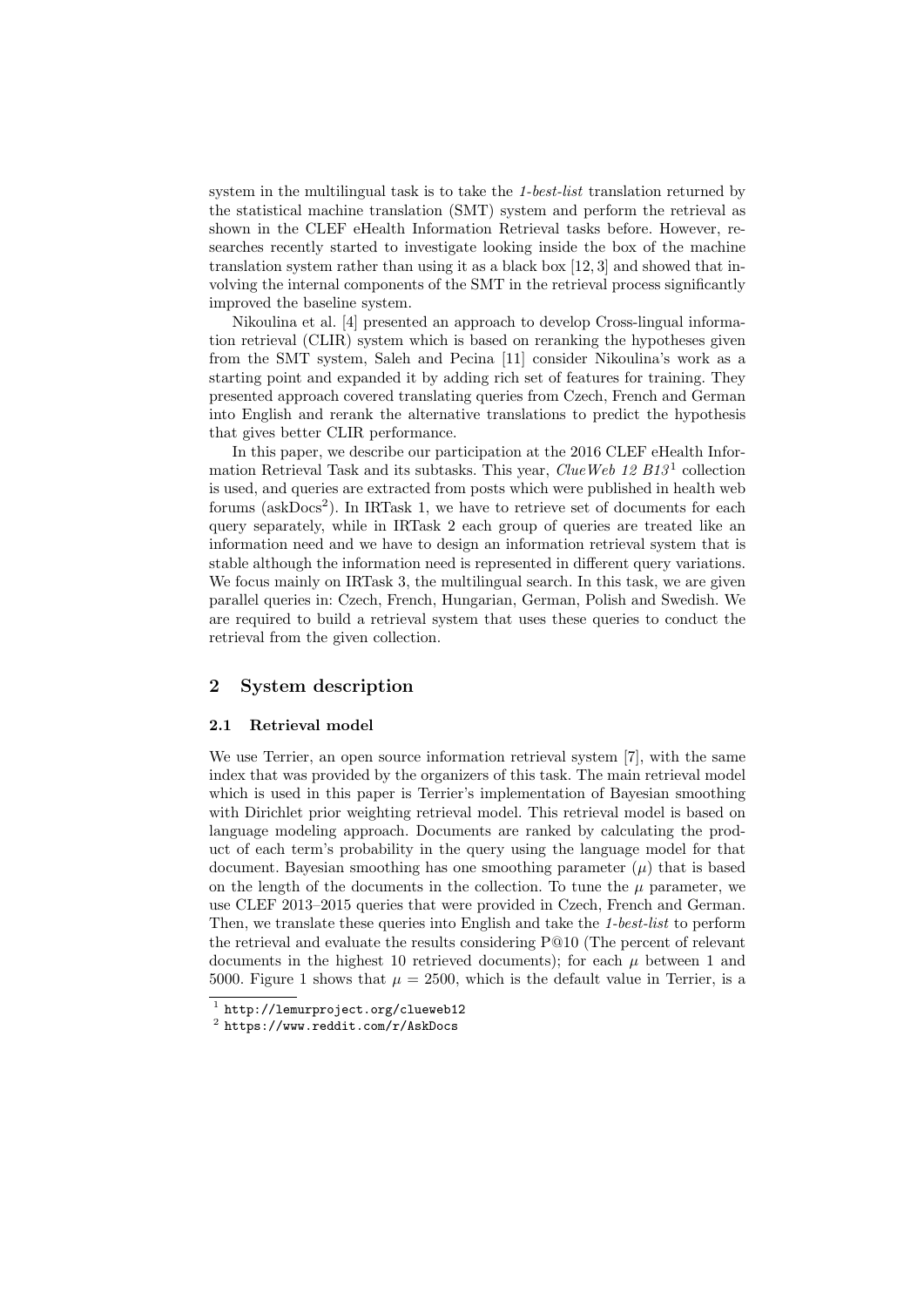

Fig. 1. Tuning  $\mu$  parameter

reasonable choice for all languages, so we keep it as a smoothing parameter for Dirichlet model in all of our experiments.

# 3 Translation System

We employ Khresmoi statistical machine translation (SMT) system [1], for language pairs: Czech-English, French-English, German-English, Hungarian-English, Polish-English, Spanish-English and Swedish-English, to translate the queries into English. Khresmoi SMT system was trained to translate queries, the case where most general SMT systems fail, and tuned on parallel and monolingual data taken from the medical domain resources like Wikipedia, UMLS concept descriptions and UMLS metathesaurus. Such domain specific data made Khresmoi perform well when translating sentences in the medical domain like the queries in our case. Generally, feature weights in SMT systems are tuned toward BLEU [9] , a method for automatic evaluation of SMT systems correlates with human judgments. It is not necessary to have correlation between the quality of general SMT system and the quality of CLIR performance [10]; therefore Khresmoi SMT system was tuned using MERT [6] towards PER (position-independent word error rate) because it does not penalise word reorder; which is not important for the performance of IR systems.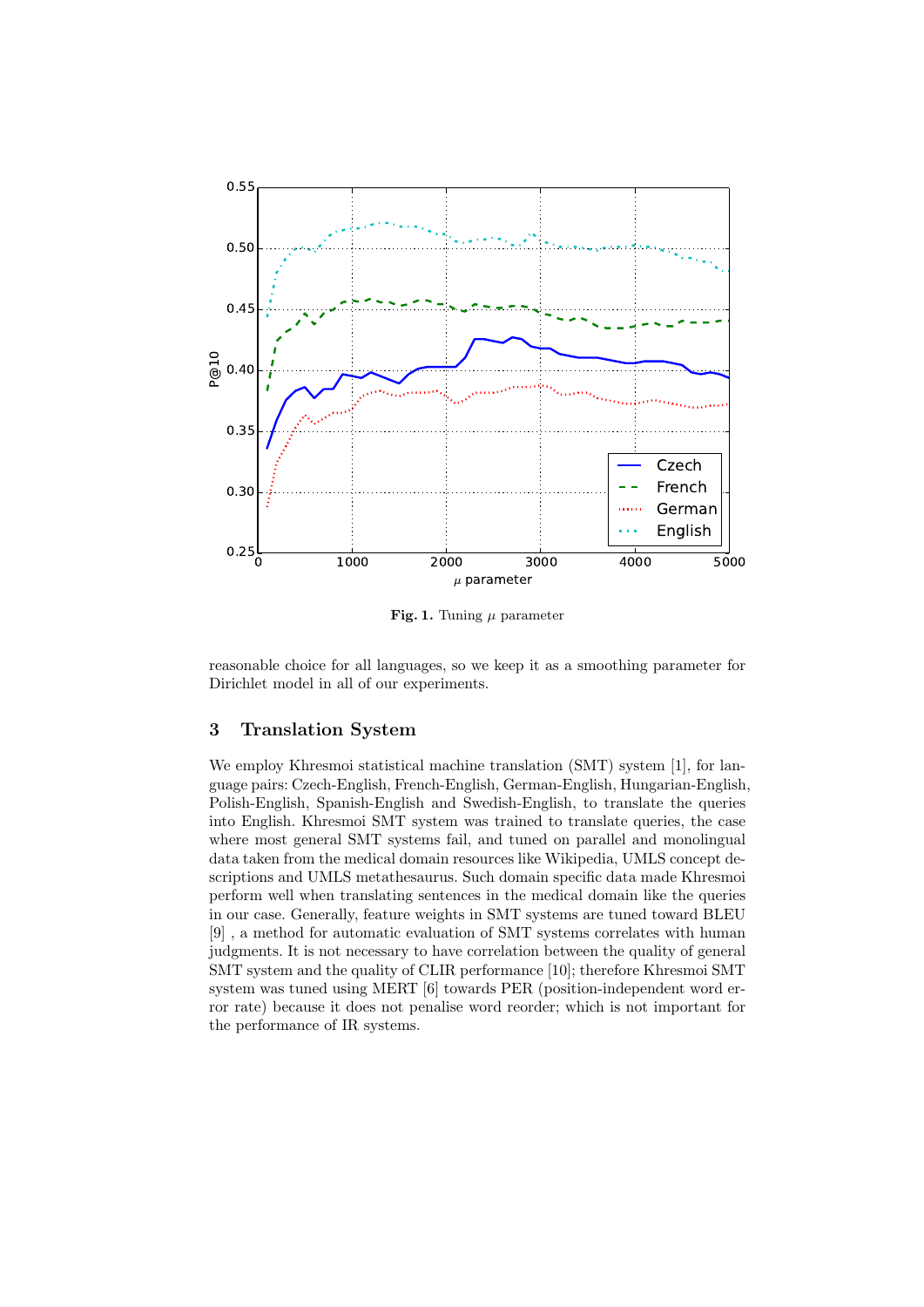Table 1. Number of Out-Of-Vocabulary terms remain untranslated in all of test queries

|      |    |     | Czech French German Hungarian Polish Spanish Swedish |  |     |
|------|----|-----|------------------------------------------------------|--|-----|
| - 91 | 43 | 101 | 200 185 36                                           |  | 154 |

In the test queries, Khresmoi SMT system could not recognize some words because they are unseen in its training data, we call them Out Of Vocabulary (OOV) words. Table 1 shows statistics about the number of OOVs in whole test queries for each language, we do not process these OOVs and just copy them into translated queries as they are.

# 4 Hypothesis reranking

For each input sentence, Khresmoi SMT system returns list of alternative translations in the target language, we refer to this list as n-best-list. Saleh and Pecina [11] presented an approach to rerank an n-best-list and predict a translation that gives the best retrieval performance in terms of P@10. The reranker is a generalized linear regression model that uses a set of features which can be divided according to their sources into: 1) The SMT system: This includes features that are derived from the verbose output of the Khresmoi SMT system (e.g. phrase translation model, the target language model, the reordering model and word penalty). 2) Document collection: The collection is employed to derive features like IDF scores and features that are based on the blind-relevance feedback approach. 2) External resources: Resources like Wikipedia articles, document collection and UMLS metathesaurus are employed to create rich set of features for each query hypothesis. 3) Retrieval status value: This feature is used to involve the retrieval model in the reranking. It is based on how the Dirichlet model scores the retrieved documents for a given query. This approach is similar to the work of Nottelman et al. [5], where they investigated the correlation between the RSV and the probability of relevance.

## 5 Experiments

#### 5.1 Monolingual task

#### Ad-Hoc search

Run1 This run uses Terrier implementation of Dirichlet smoothed language model, the smoothing parameter  $\mu$  is setup by default to 2500, we do not do any preprocessing for the queries nor for the collection.

 $Run2$  For comparison with language model based IR model, we submit this run based on vector space model (TF IDF) as it is implemented in Terrier.

### Query variations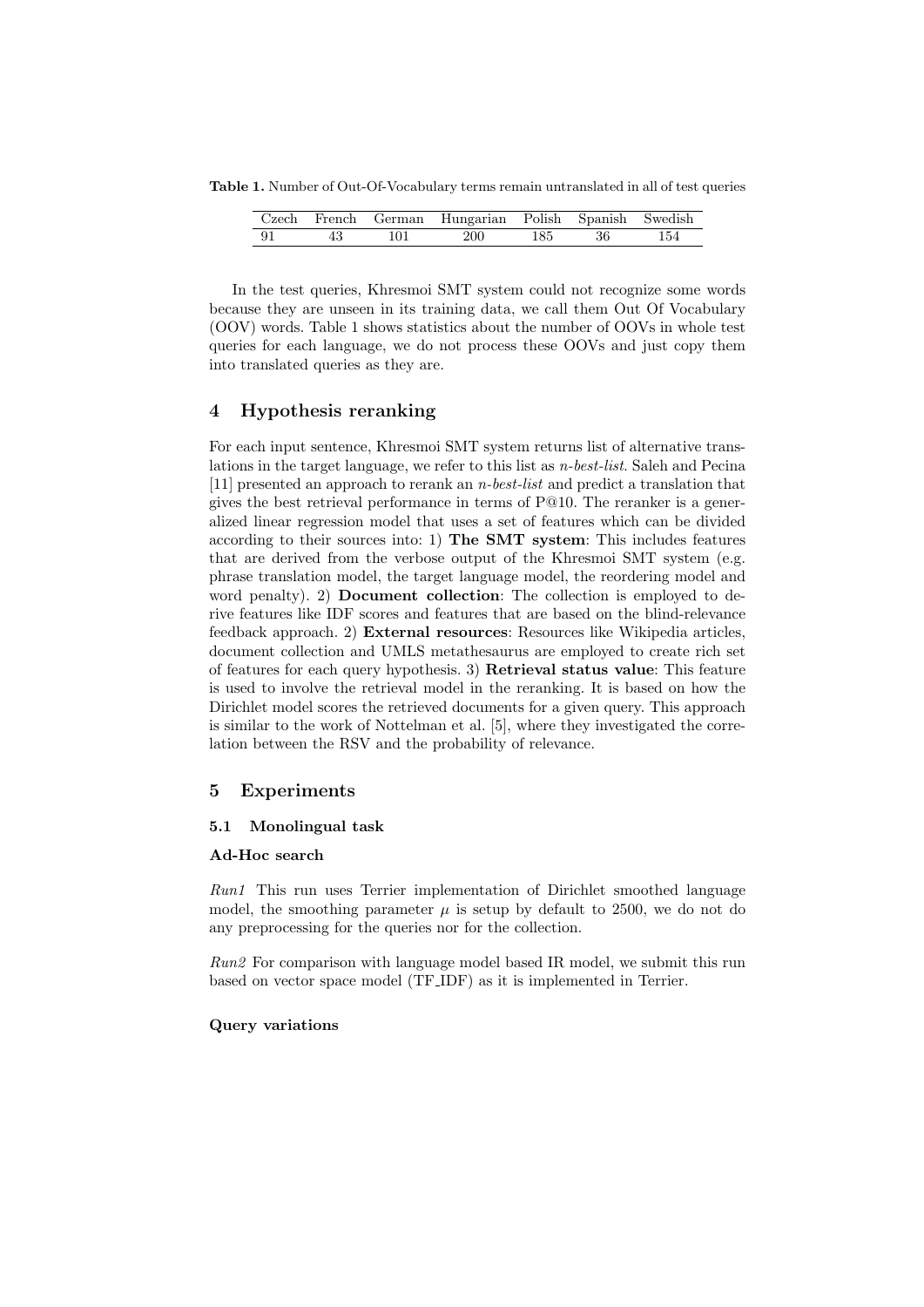Run1 and Run2 These two runs are similar to Run1 and Run2 in the ad-Hoc search but for each information need, we take the 1000 highest ranked documents that are returned by all of its query variations.

# 5.2 Multilingual task

## Ad-Hoc search

Run1 In this run, we translate the query variant into English using Khresmoi SMT then we take only the 1-best-list to generate the topics, then we perform the retrieval using Dirichlet model.

Run2 First we translate the query into English and take the 15-best-list translations, then the reranker with all features predicts the translation that gives the highest P@10, the predicted translations are used next to generate the topics and perform the retrieval using Dirichlet model.

Run3 This run is similar to previous run (Run2), but the reranker uses SMT features and the rank features.

#### Query variations

Run1 For each information need, we translate all of its query variations into English and then concatenate the 1-best-list translations after removing the duplicated terms, then we perform the retrieval using the resulted query.

Run2 In this run we first translate each query variant and take 15-best-list translations, then we merge these translations from all query variations that belong to the same information need together, after generating the feature values from these translations the reranker which uses all features predicts the translations that gives the highest P@10 to be used for the retrieval.

Run3 First we use the reranker with all features to get the best translation for each query variant, then we perform the retrieval using each variant separately , after that for each information need, we take the highest 1000 ranked documents among all the documents that are returned by its query variations.

Table 2 shows samples from the test queries, where the reference query  $(ref)$ is the original query which is provided in the monolingual task, while the baseline query (base) is the 1-best-list translation which is returned by Khresmoi SMT and used in our baseline system. Last query  $(Reranker)$  is the hypothesis that is predicted by the reranker which uses all features. The evaluation and results of this approach will be presented in the overview paper [13].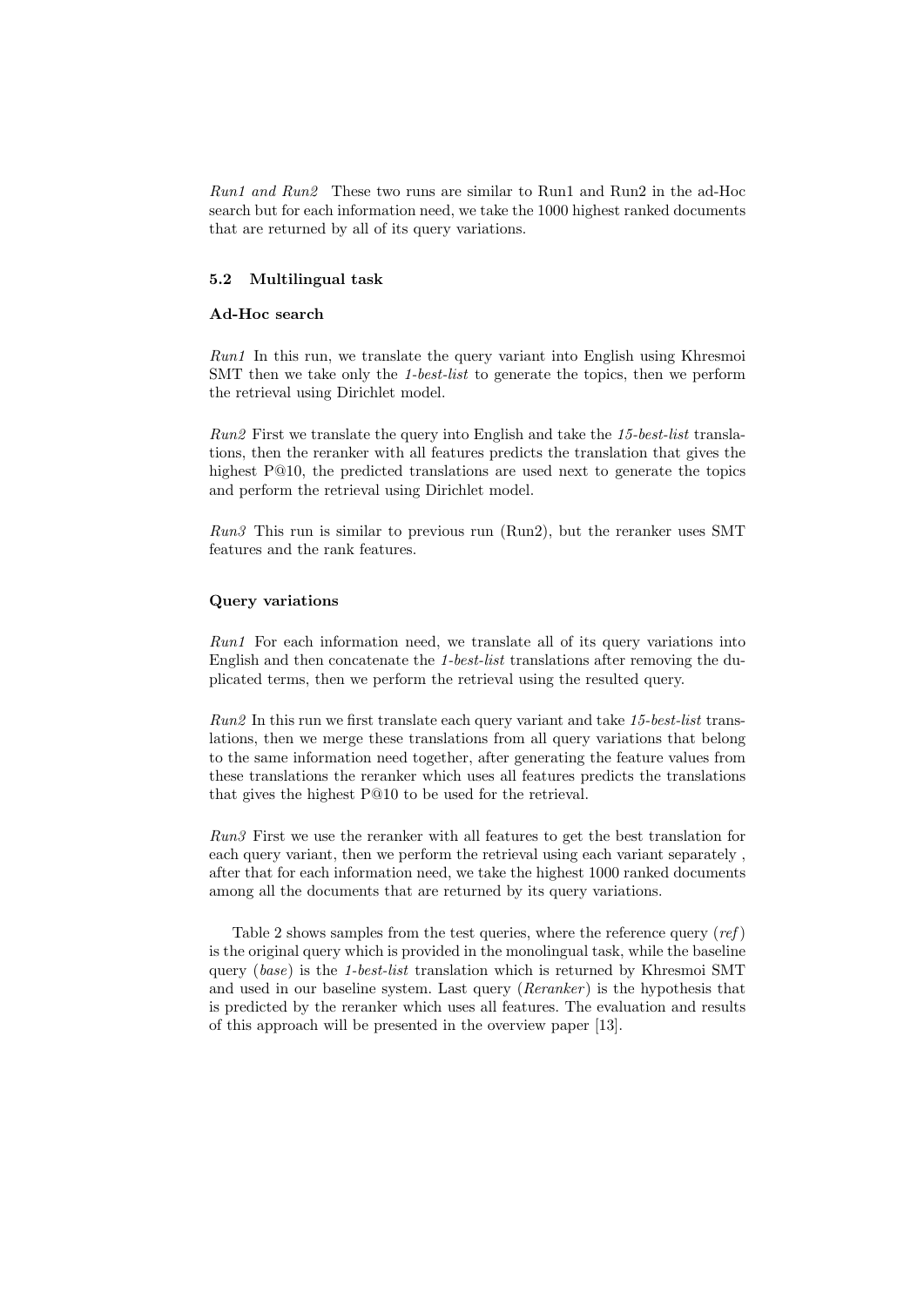**Table 2.** Examples of query translations including reference translation  $ref$ ), translation by the baseline system  $(base)$  and by our reranker selection (*Reranker*). The language labels denote the source language.

#### Query: 101003 (ES)

ref: inguinal hernia success rate base: success rate of inguinal hernia Reranker: percentage success inguinal hernia

#### Query: 147004 (CS)

ref: viral throat infection symptoms base: viral infection in neck manifestations Reranker: viral infection of throat symptoms

#### Query: 114003 (CS)

ref: rolled ankle healing time base: podvrtnut ankle healing time Reranker: podvrtnut ankle healing period

#### Query: 105004 (DE)

ref: water intoxication symptoms base: wasservergiftungsymptome Reranker: wasservergiftungsymptome

#### Query: 126003 (FR)

ref: cardiovascular issues base: cardiovascular disorders Reranker: cardio - vascular disorders

# Query: 102003 (HU)

ref: skin tag remove base: skin appendage removal Reranker: skin removal

#### Query: 107001 (PL)

ref: irregular period coughing up blood base: irregular menses up blood Reranker: irregular bleeding period

# Query: 103002 (SV)

ref: high iron headache base: high iron headache Reranker: high iron balance headaches

#### 5.3 Conclusion and future work

In this paper we presented our participation in the CLEF eHealth 2016 Task3 Patient-Centred Information Retrieval as a team of Charles university. For the monolingual task, we investigated both of the language model-based IR model and the vector space model, while for the query variations task, we used the score returned by the retrieval model for all variations to get the highest ranked documents for each information need.

In the multilingual task, we used Khresmoi SMT to translate the queries into English and perform the retrieval using the 1-best-list in the baseline. For other runs, we used a machine-learning reranking model, which is trained to predict the hypothesis that produces better CLIR performance in terms of P@10. To train the model, we used different sources of features based on the SMT system, translation pool, the collection, MetaMap, UMLS Metathesaurus, Dirichlet retrieval model and the Wikipedia articles. For the query variations in the multilingual task, we used the reranker with all presented features to predict the best hypothesis that belongs to the same information need. In the future, we plan to investigate new features and train special model to predict the best query variation for each information need, also we aim to solve the Out-Of-Vocabulary problem which hurts the retrieval performance.